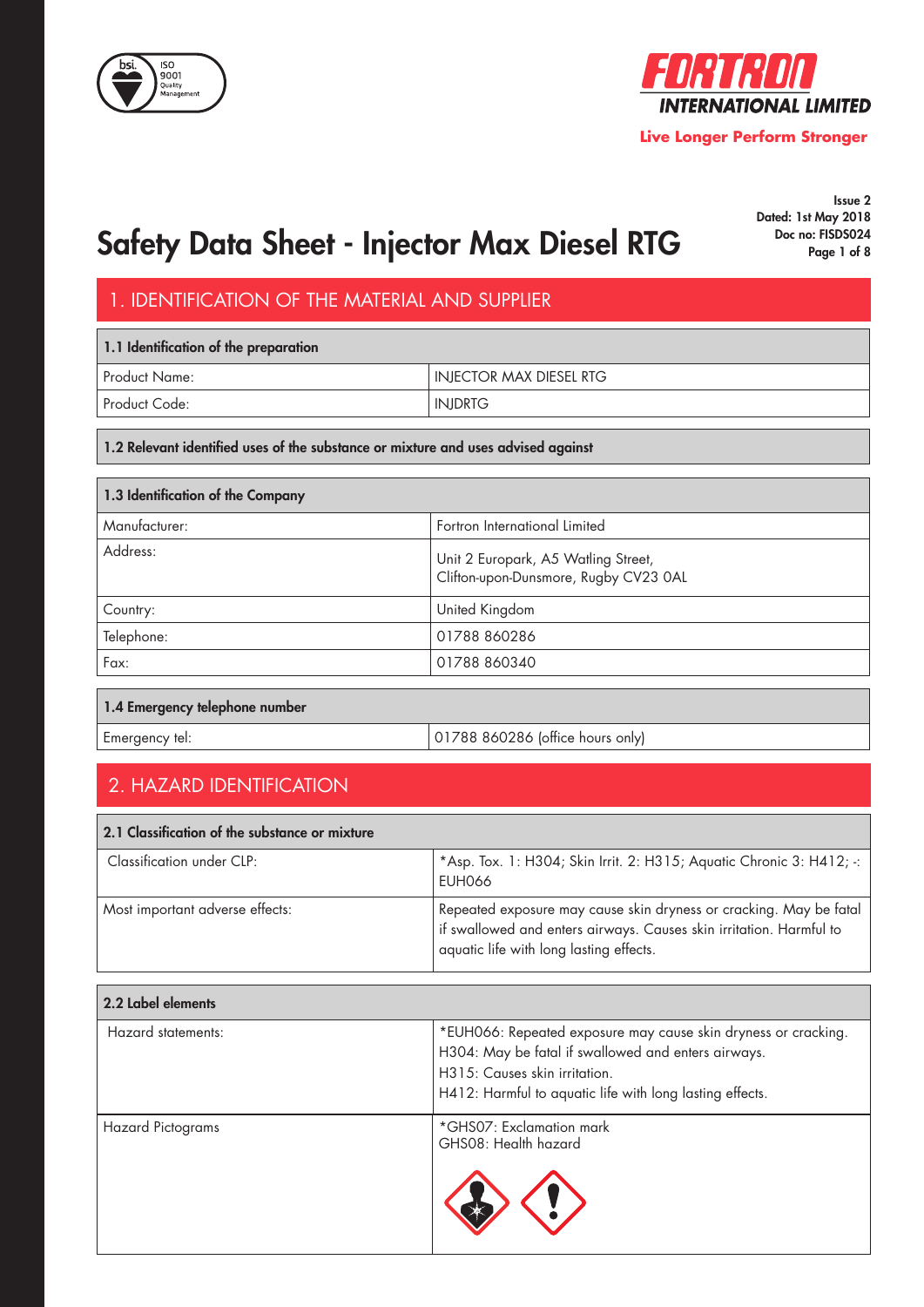## 2. HAZARD IDENTIFICATION

| 2.2 Label elements        |                                                                                                                                                                                                                                                                                                                                                                   |
|---------------------------|-------------------------------------------------------------------------------------------------------------------------------------------------------------------------------------------------------------------------------------------------------------------------------------------------------------------------------------------------------------------|
| Signal Words:             | Danger                                                                                                                                                                                                                                                                                                                                                            |
| Precautionary statements: | *P264: Wash hands thoroughly after handling.<br>P280: Wear protective gloves/protective clothing/eye protection/<br>face protection.<br>P301+310: IF SWALLOWED: Immediately call a POISON CENTER/<br>doctor/first aid.<br>P331: Do NOT induce vomiting.<br>P405: Store locked up.<br>P501: Dispose of contents/container to an authorised waste disposal<br>site. |

| 2.3 Other Hazards |                                                         |  |
|-------------------|---------------------------------------------------------|--|
| Other hazards:    |                                                         |  |
| PBT:              | This product is not identified as a PBT/vPvB substance. |  |

### 3. COMPOSITION/INFORMATION ON INGREDIENTS

3.2 Mixtures

Hazardous Ingredients:

|               |            | - REACH registered number(s): 01-2119456620-43-XXXX | HYDROCARBONS, C11-14, N-ALKANES, ISOALKANES, CYCLIC, <2% AROMATICS                                         |         |
|---------------|------------|-----------------------------------------------------|------------------------------------------------------------------------------------------------------------|---------|
| <b>EINECS</b> | CAS        | PBT / WEL                                           | <b>CLP</b> Classification                                                                                  | Percent |
| 926-141-6     |            |                                                     | Asp. Tox. 1: H304; -: EUH066                                                                               | 70-90%  |
|               |            |                                                     | KEROSINE (PETROLEUM), HYDRODESULPHURIZED - REACH registered number(s): 01-2119462828-25-XXXX               |         |
| 265-184-9     | 64742-81-0 |                                                     | Flam. Liq. 3: H226; Skin Irrit. 2:<br>H315; Asp. Tox. 1: H304; Aquatic<br>Chronic 2: H411; STOT SE 3: H336 | 10-30%  |

### 4. FIRST AID MEASURES

| 4.1 Description of first aid measures |                                                                                                                                        |  |
|---------------------------------------|----------------------------------------------------------------------------------------------------------------------------------------|--|
| Skin contact:                         | Remove all contaminated clothes and footwear immediately unless stuck to skin. Wash immediately with<br>plenty of soap and water.      |  |
| Eye contact:                          | Bathe the eye with running water for 15 minutes. Consult a doctor.                                                                     |  |
| Ingestion:                            | Wash out mouth with water. Do not induce vomiting. If conscious, give half a litre of water to drink<br>immediately. Consult a doctor. |  |
| Inhalation:                           | Remove casualty from exposure ensuring one's own safety whilst doing so. Consult a doctor.                                             |  |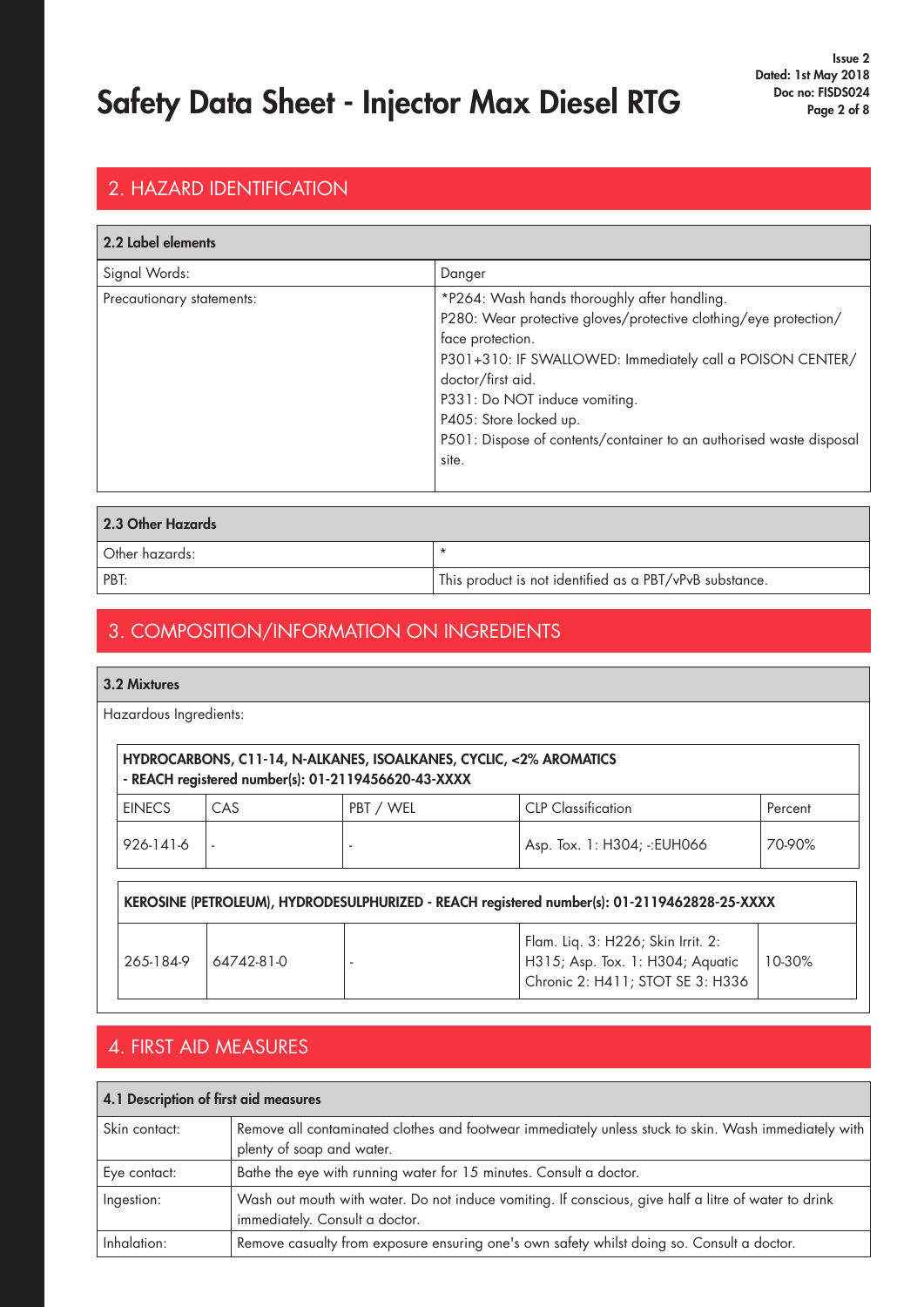| 4.2 Most important symptoms and effects, both acute and delayed |                                                                                                                              |  |
|-----------------------------------------------------------------|------------------------------------------------------------------------------------------------------------------------------|--|
| Skin contact:                                                   | There may be mild irritation at the site of contact.                                                                         |  |
| Eye contact:                                                    | There may be irritation and redness.                                                                                         |  |
| Ingestion:                                                      | *Nausea and stomach pain may occur. There may be vomiting and<br>diarrhoea.                                                  |  |
| Inhalation:                                                     | There may be irritation of the throat with a feeling of tightness in the<br>chest. Drowsiness or mental confusion may occur. |  |
| Delayed / immediate effects:                                    | Immediate effects can be expected after short-term exposure.                                                                 |  |
|                                                                 |                                                                                                                              |  |

#### 4.3 Indication of any immediate medical attention and special treatment needed

| Immediate / special treatment: | Not applicable. |
|--------------------------------|-----------------|
|--------------------------------|-----------------|

### 5. FIRE-FIGHTING MEASURES

| 5.1 Extinguishing media                                   |                                                                                                              |  |
|-----------------------------------------------------------|--------------------------------------------------------------------------------------------------------------|--|
| Extinguishing media:                                      | Suitable extinguishing media for the surrounding fire should be used.<br>Use water spray to cool containers. |  |
| 5.2 Special hazards arising from the substance or mixture |                                                                                                              |  |

| <b>Exposure hazards:</b>     | In combustion emits toxic fumes.                                                                            |
|------------------------------|-------------------------------------------------------------------------------------------------------------|
| 5.3 Advice for fire-fighters |                                                                                                             |
| Advice for fire-fighters:    | Wear self-contained breathing apparatus. Wear protective<br>clothing to prevent contact with skin and eyes. |

## 6. ACCIDENTAL RELEASE MEASURES

| 6.1 Personal precautions, protective equipment and emergency procedures |                                                                                                                                      |  |
|-------------------------------------------------------------------------|--------------------------------------------------------------------------------------------------------------------------------------|--|
| Personal precautions:                                                   | *Refer to section 8 of SDS for personal protection details. Turn<br>leaking containers leak-side up to prevent the escape of liquid. |  |

| 6.2 Environmental precautions     |                                                                                |  |
|-----------------------------------|--------------------------------------------------------------------------------|--|
| <b>Environmental precautions:</b> | Do not discharge into drains or rivers. Contain the spillage using<br>bunding. |  |

| 6.3 Methods and material for containment and cleaning up |                                                                                                                                   |  |
|----------------------------------------------------------|-----------------------------------------------------------------------------------------------------------------------------------|--|
| Clean-up procedures:                                     | Absorb into dry earth or sand. Clean-up should be dealt with only by<br>qualified personnel familiar with the specific substance. |  |

| 6.4 Reference to other sections |                            |
|---------------------------------|----------------------------|
| Reference to other sections     | Refer to section 8 of SDS. |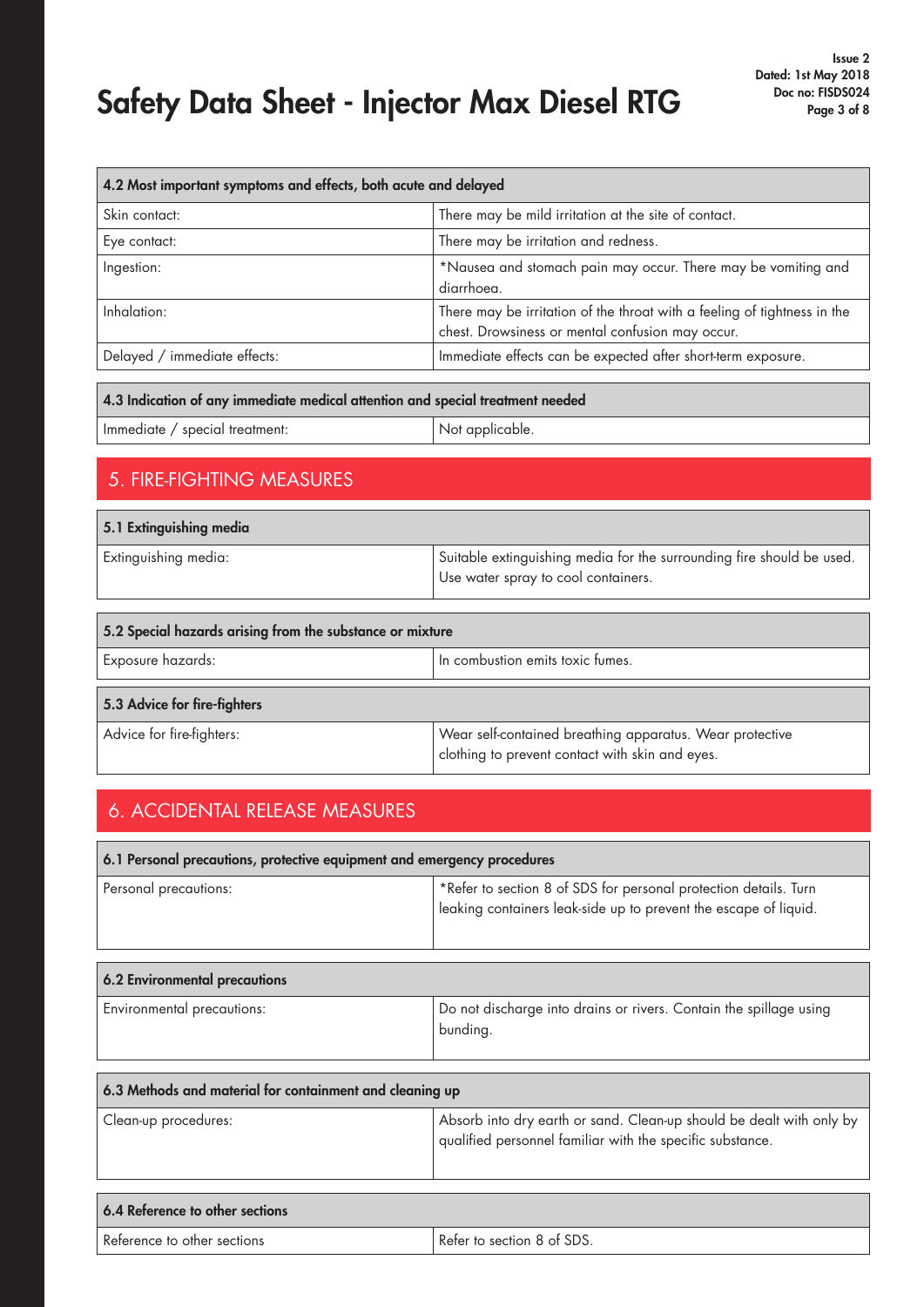### 7. HANDLING AND STORAGE

#### 7.1 Precautions for safe handling

Handling requirements Ensure there is sufficient ventilation of the area. Avoid the formation or spread of mists in the air.

| 7.2 Conditions for safe storage, including any incompatibilities |                                                                       |  |
|------------------------------------------------------------------|-----------------------------------------------------------------------|--|
| Storage conditions:                                              | Store in a cool, well ventilated area. Keep container tightly closed. |  |
| Suitable packaging:                                              | Must only be kept in original packaging.                              |  |
|                                                                  |                                                                       |  |

### 7.3 Specific end use(s)

Specific end use(s): No data available.

### 8. EXPOSURE CONTROLS/PERSONAL PROTECTION

#### 8.1 Controls parameters

Hazardous ingredients:

| <b>Workplace exposure limits:</b> |            |              | <b>Respirable dust:</b> |              |
|-----------------------------------|------------|--------------|-------------------------|--------------|
| State                             | 8 hour TWA | 15 min. STEL | 8 hour TWA              | 15 min. STEL |
| UK                                | 1200mg/m3  |              |                         |              |

 $DNEL/PNEC$  No data available

| 8.2 Exposure controls       |                                                                               |  |
|-----------------------------|-------------------------------------------------------------------------------|--|
| <b>Engineering measures</b> | Ensure there is sufficient ventilation of the area.                           |  |
| Respiratory protection      | Self-contained breathing apparatus must be available in case<br>of emergency. |  |
| Hand protection             | Gloves (solvent-resistant).                                                   |  |
| Eye protection              | Safety glasses. Ensure eye bath is to hand.                                   |  |
| Skin protection             | Impermeable protective clothing.                                              |  |
| Environmental protection    | Prevent from entering in public sewers or the immediate environment.          |  |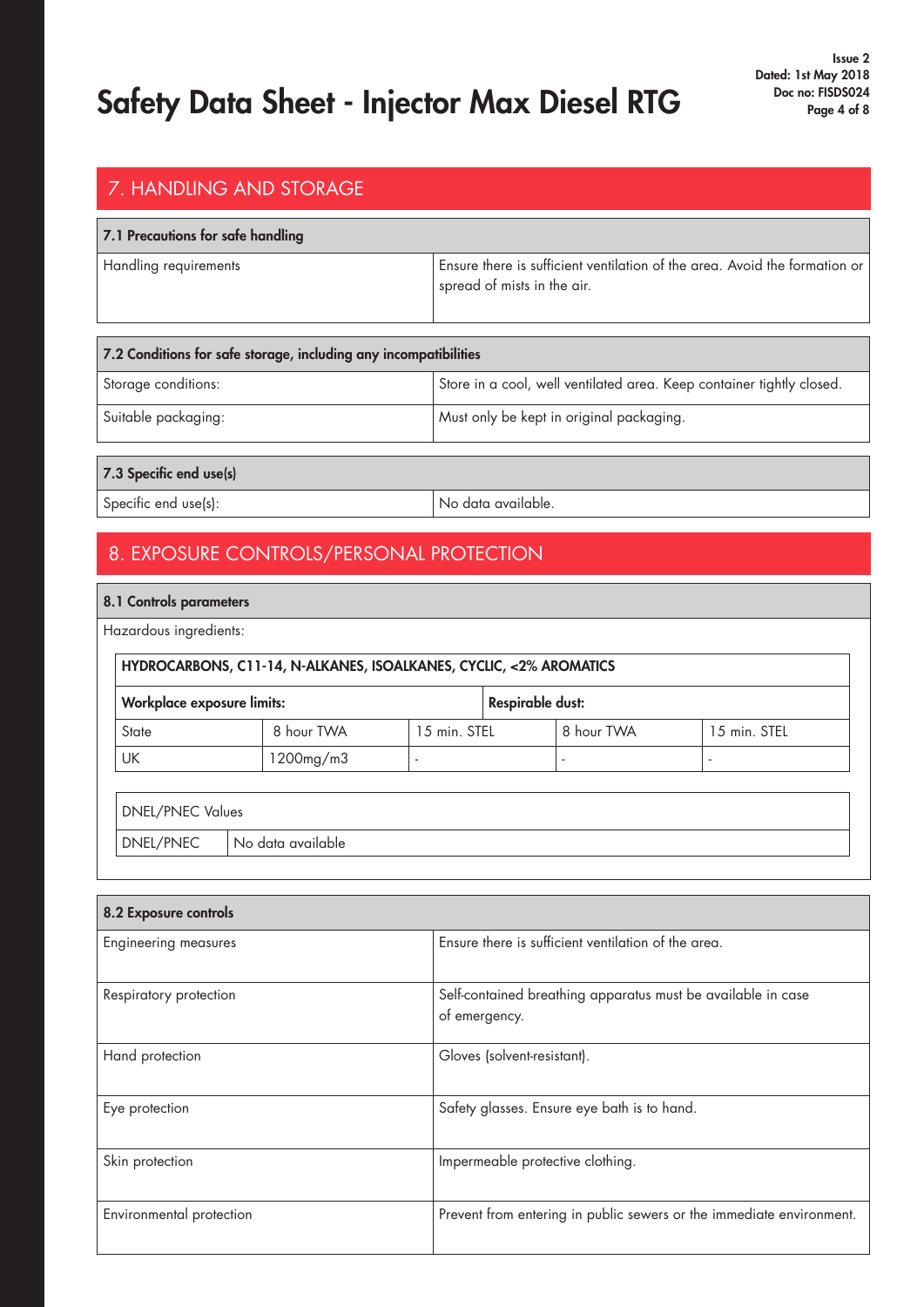Issue 2 Dated: 1st May 2018

## 9. PHYSICAL AND CHEMICAL PROPERTIES

| 9.1 Information on basic physical and chemical properties |                                                          |                              |                    |
|-----------------------------------------------------------|----------------------------------------------------------|------------------------------|--------------------|
| State:                                                    | Liquid                                                   | Flash point °C:              | >65                |
| Colour:                                                   | Colourless                                               | Autoflammability °C:         | >200               |
| Odour:                                                    | Characteristic odour                                     | Relative density:            | 0.810 typical      |
| Evaporation rate:                                         | Slow                                                     | VOC g/l:                     | No data available. |
| Oxidising:                                                | Not applicable                                           | Melting point/range °C:      | Not applicable.    |
| Solubility in water:                                      | Insoluble                                                | Upper:                       | No data available. |
| Also soluble in:                                          | Most organic solvents                                    | Part.coeff. n-octanol/water: | No data available. |
| Viscosity:                                                | Non-viscous                                              | Vapour pressure:             | No data available. |
| Kinematic viscosity:                                      | 4.0                                                      | pH:                          | Not applicable.    |
| Viscosity test method:                                    | Kinematic viscosity in 10-6 m2/s at 40°C (ISO 3104/3105) |                              |                    |
| Boiling point/range °C:                                   | 150-360                                                  |                              |                    |
| Flammability limits %: lower:                             | No data available.                                       |                              |                    |

#### 9.2 Other information

Other information: No data available.

## 10. STABILITY AND REACTIVITY

| 10.1 Reactivity |                                                           |
|-----------------|-----------------------------------------------------------|
| Reactivity:     | Stable under recommended transport or storage conditions. |

| 10.2 Chemical stability |                                 |
|-------------------------|---------------------------------|
| Chemical stability:     | Stable under normal conditions. |

| 10.3 Possibility of hazardous reactions |                                                                                                                                                                     |
|-----------------------------------------|---------------------------------------------------------------------------------------------------------------------------------------------------------------------|
| Hazardous reactions:                    | Hazardous reactions will not occur under normal transport or<br>storage conditions. Decomposition may occur on exposure to<br>conditions or materials listed below. |

| 10.4 Conditions to avoid |                                                  |
|--------------------------|--------------------------------------------------|
| l Conditions to avoid:   | Heat. Hot surfaces. Flames. Sources of ignition. |

| 10.5 Incompatible materials |                                          |
|-----------------------------|------------------------------------------|
| Materials to avoid:         | I Strong oxidising agents. Strong acids. |
|                             |                                          |

| 10.6 Hazardous decomposition products |                                  |
|---------------------------------------|----------------------------------|
| Haz. decomp. products:                | In combustion emits toxic fumes. |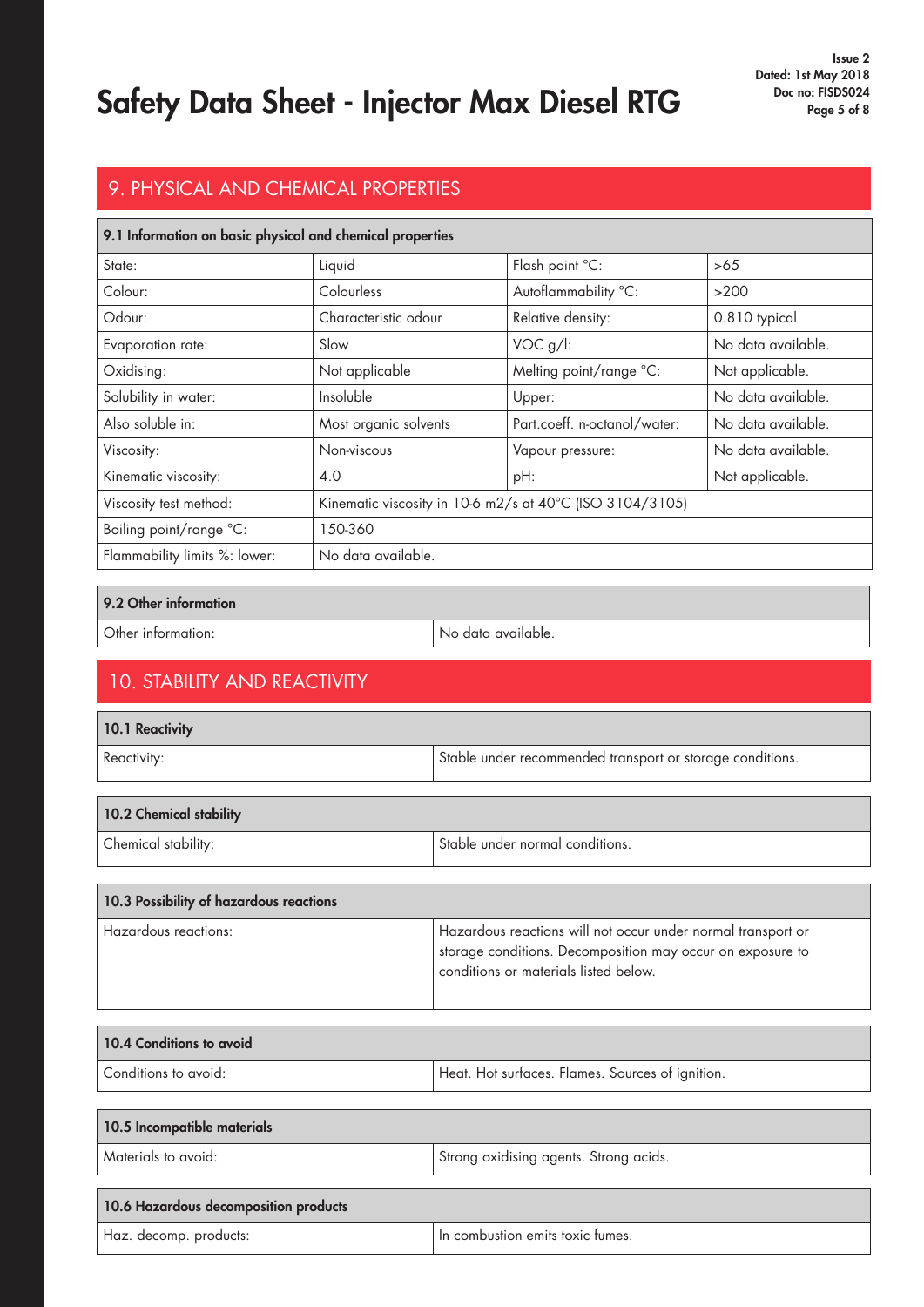### 11. TOXICOLOGICAL INFORMATION

#### 11.1 Information on toxicological effects

#### Hazardous ingredients:

| HYDROCARBONS, C11-14, N-ALKANES, ISOALKANES, CYCLIC, <2% AROMATICS |            |                  |       |       |
|--------------------------------------------------------------------|------------|------------------|-------|-------|
| DERMAL                                                             | <b>RBT</b> | LD50             | >5000 | mg/kg |
| <b>ORAL</b>                                                        | RAT        | LD <sub>50</sub> | >5000 | mg/kg |
| <b>VAPOURS</b>                                                     | RAT        | 4H LC50          | >5000 | mg/kg |

| KEROSINE (PETROLEUM), HYDRODESULPHURIZED |            |                          |                       |       |
|------------------------------------------|------------|--------------------------|-----------------------|-------|
| <b>DERMAL</b>                            | <b>RBT</b> | LD50                     | >2000                 | mg/kg |
|                                          |            |                          |                       |       |
| <b>Relevant hazards for product:</b>     |            |                          |                       |       |
| Hazard<br><b>Basis</b><br>Route          |            |                          |                       |       |
| Skin corrosion/irritation                |            | <b>DRM</b>               | Hazardous: calculated |       |
| Aspiration hazard                        |            | $\overline{\phantom{a}}$ | Hazardous: calculated |       |

| 11.2 Symptoms/routes of exposure |                                                                                                                              |
|----------------------------------|------------------------------------------------------------------------------------------------------------------------------|
| Skin contact:                    | There may be mild irritation at the site of contact.                                                                         |
| Eye contact:                     | There may be irritation and redness.                                                                                         |
| Ingestion:                       | *Nausea and stomach pain may occur. There may be vomiting and<br>diarrhoea.                                                  |
| Inhalation:                      | There may be irritation of the throat with a feeling of tightness in the<br>chest. Drowsiness or mental confusion may occur. |
| Delayed / immediate effects:     | Immediate effects can be expected after short-term exposure.                                                                 |
| Other information:               | Not applicable.                                                                                                              |

## 12. ECOLOGICAL INFORMATION

|  | 12.1 Toxicity |
|--|---------------|
|--|---------------|

Hazardous ingredients:

| HYDROCARBONS, C11-14, N-ALKANES, ISOALKANES, CYCLIC, <2% AROMATICS |           |       |      |
|--------------------------------------------------------------------|-----------|-------|------|
| AIGAF                                                              | 72H IC.50 | 20    | mg/l |
| DAPHNIA MAGNA                                                      | 48H EC50  | >250  | mg/l |
| RAINBOW TROUT (ONCORHYNCHUS MYKISS)                                | 96H LC50  | >1000 | mg/l |

| 12.2 Persistence and degradability |                |
|------------------------------------|----------------|
| Persistence and degradability:     | Biodegradable. |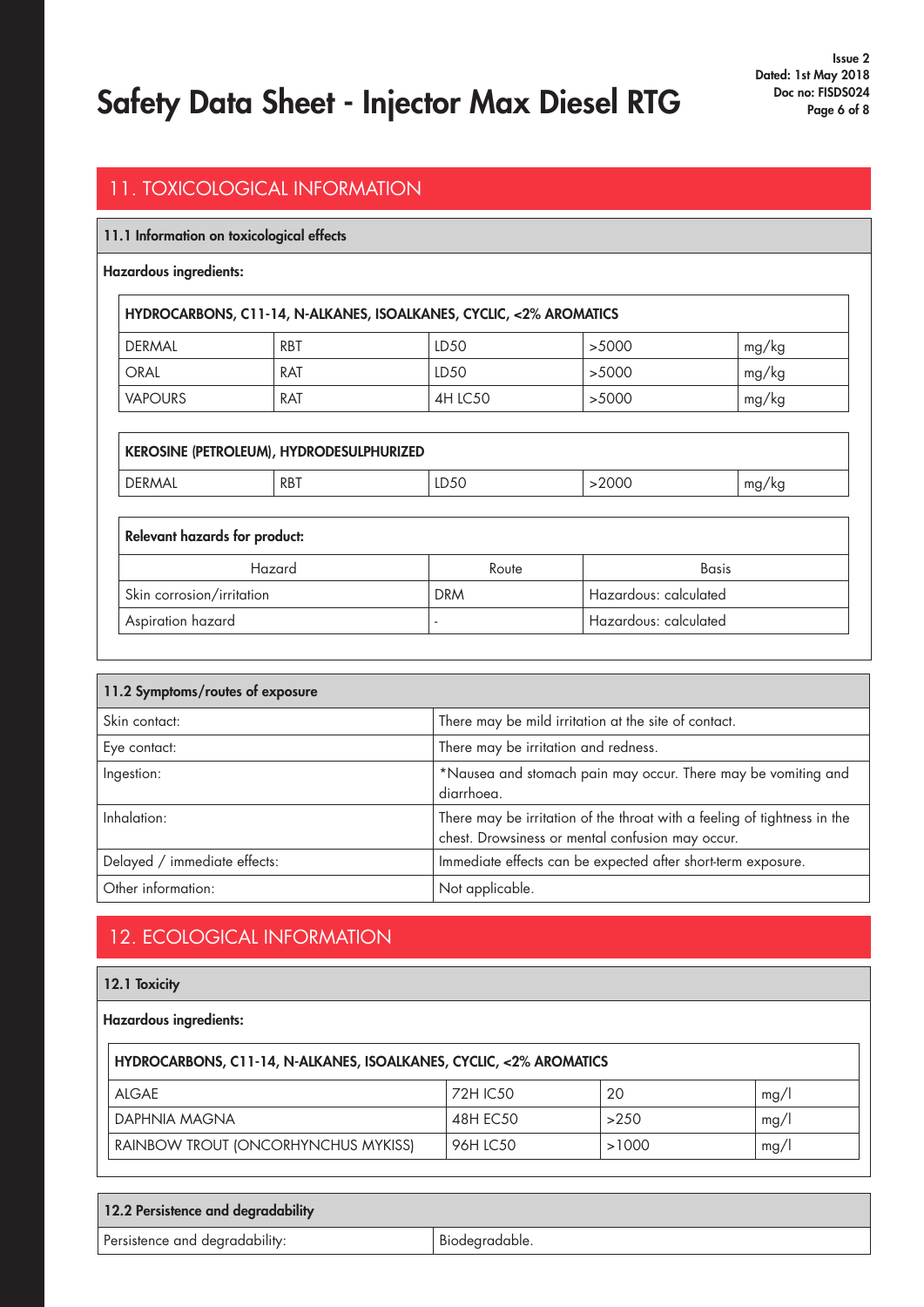| 12.3 Bioaccumulative potential          |                                                         |  |
|-----------------------------------------|---------------------------------------------------------|--|
| Bioaccumulative potential               | No data available.                                      |  |
|                                         |                                                         |  |
| 12.4 Mobility in soil                   |                                                         |  |
|                                         |                                                         |  |
| Mobility                                | Readily absorbed into soil. Insoluble in water.         |  |
|                                         |                                                         |  |
|                                         |                                                         |  |
| 12.5 Results of PBT and vPvB assessment |                                                         |  |
| PBT identification:                     | This product is not identified as a PBT/vPvB substance. |  |
|                                         |                                                         |  |
|                                         |                                                         |  |
| 12.6 Other adverse effects              |                                                         |  |
| Other adverse effects                   | *Harmful to aquatic organisms.                          |  |
|                                         |                                                         |  |
| <b>13. DISPOSAL CONSIDERATIONS</b>      |                                                         |  |
|                                         |                                                         |  |
|                                         |                                                         |  |

| 13.1 Waste treatment Methods |                                                                                                                                                                                                                           |  |
|------------------------------|---------------------------------------------------------------------------------------------------------------------------------------------------------------------------------------------------------------------------|--|
| Disposal operations:         | Transfer to a suitable container and arrange for collection<br>by specialised disposal company. NB: The user's attention is drawn<br>to the possible existence of regional or national regulations regarding<br>disposal. |  |

## 14. TRANSPORT INFORMATION

| 14.1 Transport class |                                                               |
|----------------------|---------------------------------------------------------------|
| Transport class:     | This product does not require a classification for transport. |

## 15. REGULATORY INFORMATION

| 15.1 Safety, health and environmental regulations/legislation specific for the substance or mixture |  |  |
|-----------------------------------------------------------------------------------------------------|--|--|
| <sup>S</sup> pecific regulations:<br><sup>1</sup> Not applicable.                                   |  |  |
|                                                                                                     |  |  |
| 15.2 Chemical Safety Assessment                                                                     |  |  |

| Chemical safety assessment: | A chemical safety assessment has not been carried out for<br>the substance or the mixture by the supplier. |
|-----------------------------|------------------------------------------------------------------------------------------------------------|